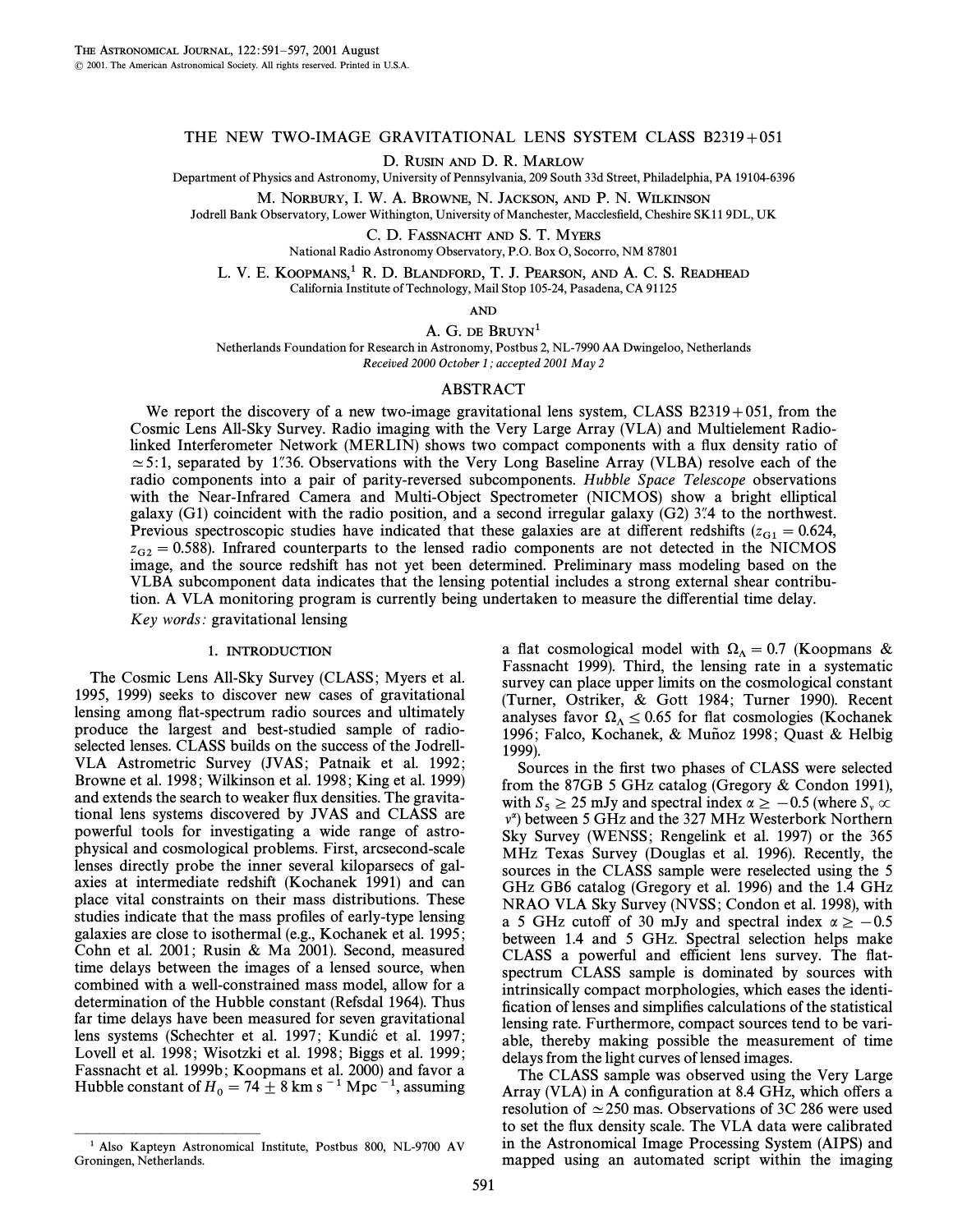package DIFMAP (Shepherd 1997). The data were then modeled with Gaussian components, which provides a quantitative description of the observed radio morphology. Sources modeled with multiple compact components are selected as preliminary lens candidates. These candidates are followed up with high-resolution radio observations using the Multielement Radio-linked Interferometer Network (MERLIN; resolution  $\simeq$  50 mas at 5 GHz) and then the Very Long Baseline Array (VLBA; resolution  $\simeq$  5 mas at 5 GHz) for the few surviving sources. The vast majority of the lens candidates are rejected on surface brightness and morphological grounds and are instead shown to be core-jet sources. Candidates survive the radio filter if their components have compact or correlated structure at the milliarcsecond scale. These are then followed up further with optical and/or near-infrared imaging and spectroscopy.

CLASS survey observations of over 13,000 sources were conducted in four phases (CLASS  $1-4$ ) from spring 1994 to summer 1999 and are now complete. The first phase of CLASS observations (CLASS 1) has yielded five new lens systems:  $B0128 + 437$  (Phillips et al. 2000),  $B0712 + 472$ (Jackson et al. 1998),  $B1600 + 434$  (Jackson et al. 1995), B1608 + 656 (Myers et al. 1995), and B1933 + 503 (Sykes et al. 1998). The second series of observations (CLASS 2) has produced another five lenses:  $B0739 + 366$  (Marlow et al. 2001), B1127+385 (Koopmans et al. 1999), B1555+375 (Marlow et al. 1999b), B2045 + 265 (Fassnacht et al. 1999a), and the one presented in this paper,  $B2319+051$ . Two additional lens systems have recently been discovered during the third phase of CLASS observations (CLASS 3):  $B1152+199$  and  $B1359+154$  (Myers et al. 1999; Rusin et al. 2000). Radio follow-up observations of the remaining CLASS 3 and CLASS 4 candidates are nearly complete.

Here we report the discovery of a new two-image gravitational lens from CLASS 2: B2319+051. In  $\S$  2 we describe radio observations of the system with the VLA, MERLIN and VLBA. Section 3 presents near-infrared imaging with the Hubble Space Telescope (HST). Preliminary mass modeling of B2319+051 is described in  $\S$  4. Section 5 summarizes our results and discusses future work.

# 2. RADIO OBSERVATIONS

 $B2319+051$  was observed on 1995 August 13 during the second phase of the CLASS survey observations. The 8.4 GHz discovery snapshot map has an rms noise of 330  $\mu$ Jy  $beam^{-1}$  and is displayed in Figure 1. The source consists of two compact components with flux densities of  $27.4 \pm 0.3$ mJy (component A) and  $5.0 \pm 0.3$  mJy (component B) in a north-south orientation, separated by 1.36. Follow-up VLA. 1.4, 5, 8.4, and 15 GHz A configuration observations were performed on 1999 July 29 to investigate the spectral properties of the radio components. The flux density scale was set by observations of the calibrator source  $J2355+498$ . The VLA data sets were calibrated in AIPS using the standard procedure and analyzed in DIFMAP. In each case the visibility data were fitted to a pair of compact Gaussian components using several iterations of modelfitting and phase-only self-calibration (solution interval of 0.5 minutes). The component Ñux densities are given in Table 1, and the radio spectra are plotted in Figure 2. The radio spectra exhibit striking similarity, with overall spectral indices between 1.4 and 15 GHz of  $\alpha_{1.4}^{1.5} = -0.66 \pm 0.01$ 

FIG. 1.—VLA 8.4 GHz discovery snapshot observation of B2319 + 051 taken 1995 August 29. The lowest contour is at  $\pm$ 3% of the map peak of  $26.3$  mJy beam<sup> $-1$ </sup>, and contour levels increase by factors of 2. The synthesized beam is  $0\degree 276 \times 0\degree 219$  at 17°.4. The data have been naturally weighted.

(A) and  $\alpha_{1.4}^{1.5} = -0.61 \pm 0.05$  (B), respectively. This argues against the identification of A and B as either two independent against the identification of A and B as either two independent quasars or components of a core-jet structure. However, nearly identical radio spectra would be expected for images of a gravitationally lensed source.

MERLIN 5 GHz observations of  $B2319+051$  were performed on 1996 December 26 for a total integration time of 1 hr and again on 1998 February 24 for 9 hr to improve the



FIG. 2.—Component radio spectra based on the VLA 1.4, 5, 8.4, and 15 GHz data of 1999 July 29.

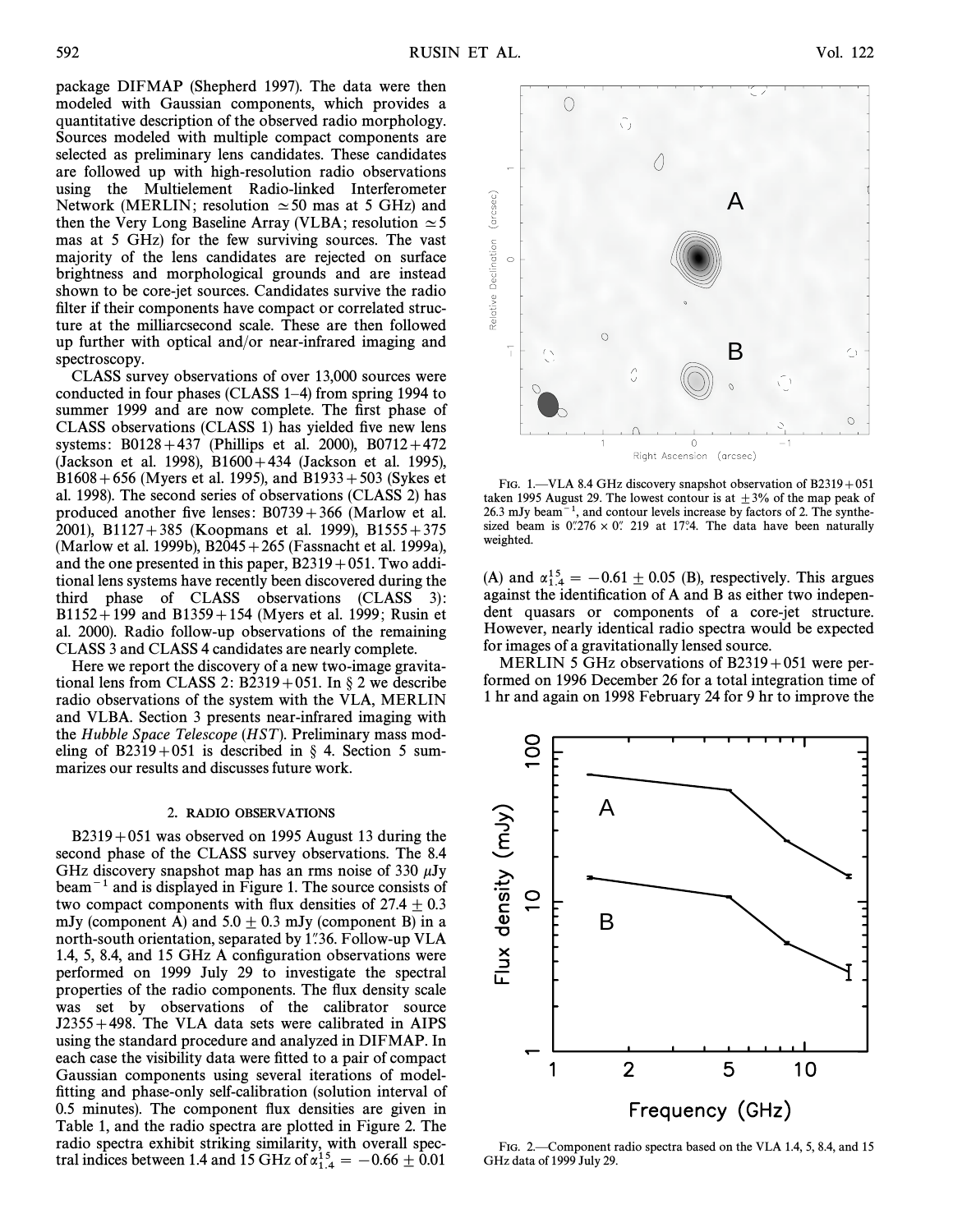TABLE 1 DATA FOR THE 1999 JULY 29 OBSERVATION

| Component | $S_{1.4}$    | $S_{\leq}$   | $S_{8.4}$    | $S_{15}$     |
|-----------|--------------|--------------|--------------|--------------|
| A         | $70.8 + 0.3$ | $55.8 + 0.1$ | $25.5 + 0.1$ | $14.8 + 0.4$ |
| $B$       | $14.5 + 0.3$ | $10.8 + 0.1$ | $5.3 + 0.1$  | $3.4 + 0.4$  |

NOTE.—VLA Component Flux Densities in millijanksys at 1.4, 5, 8.4, and 15 GHz. Errors in the flux densities are taken to be equal to the rms noise of the respective maps.

surface brightness sensitivity. Observations of 3C 286 were used to set the flux density scale. The data were calibrated in AIPS and imaged in DIFMAP by repeating a cycle of cleaning and phase-only self-calibration, starting with long solution intervals (40 minutes) and gradually decreasing to a minimum interval of 2 minutes. Once the model had sufficiently converged, an amplitude self-calibration was performed using a solution interval of 30 minutes. The final map has an rms noise of 70  $\mu$ Jy beam<sup>-1</sup> and is shown in Figure 3. The data were modeled by two compact Gaussian components with flux densities of  $44.0 \pm 0.1$  mJy (A) and  $8.8 \pm 0.1$  mJy (B). No further emission was detected down to the 3  $\sigma$  level of the maps. The compactness of each radio component in the MERLIN map offers further evidence for the lensing hypothesis.

VLBA 5 GHz observations of  $B2319+051$  were performed on 1997 August 3. The observations were obtained using five separate snapshots, each of seven minutes duration, over a range of hour angles to synthesize uv coverage. The system was reobserved at 5 GHz on 2000 September 18 for 11 hr to improve the sensitivity. In each case, phase referencing was implemented using the nearby calibrator source  $J2320+052$ . Fringe fitting was performed on  $J2320+052$  and the solutions were transferred directly to  $B2319+051$ . The calibrated data were then imaged in DIFMAP, using several iterations of cleaning and phaseonly self-calibration, with a solution interval of 5 minutes.



FIG. 3. ALERLIN 5 GHz observation of B2319 + 051 taken 1998 February 24. The lowest contour is at  $\pm 1\%$  of the map peak of 42.4 mJy beam<sup> $-1$ </sup>, and contour levels increase by factors of 2. The synthesized beam is 0.7091  $\times$  0.7048 at 21°.9. The data have been naturally weighted.

Maps from the deep observation are presented in Figure 4 and have an rms noise of 50  $\mu$ Jy beam<sup>-1</sup>. Each of the radio components is resolved into a pair of compact subcomponents (A1 and A2, B1 and B2), indicative of a "coreknot" source morphology. In addition, we identify a very weak emission feature (A3) as the beginning of a radio jet connecting A1 and A2. A corresponding feature is not obvious in B, but its detection is greatly hindered by the decreased flux density and angular size of the component.



FIG. 4—VLBA 5 GHz observation of B2319+051 taken 2000 September 18. The beam is 3.7  $\times$  1.8 mas at  $-2$ °.5. The data have been naturally weighted. Left: component A. The lowest contour is at  $\pm 1$ % of the map peak of 30.1 mJy beam<sup>-1</sup>, and contour levels increase by factors of 2. (b) Right: component B. The lowest contour is at  $\pm 3\%$  of the map peak of 5.9 mJy beam<sup>-1</sup>, and contour levels increase by factors of 2.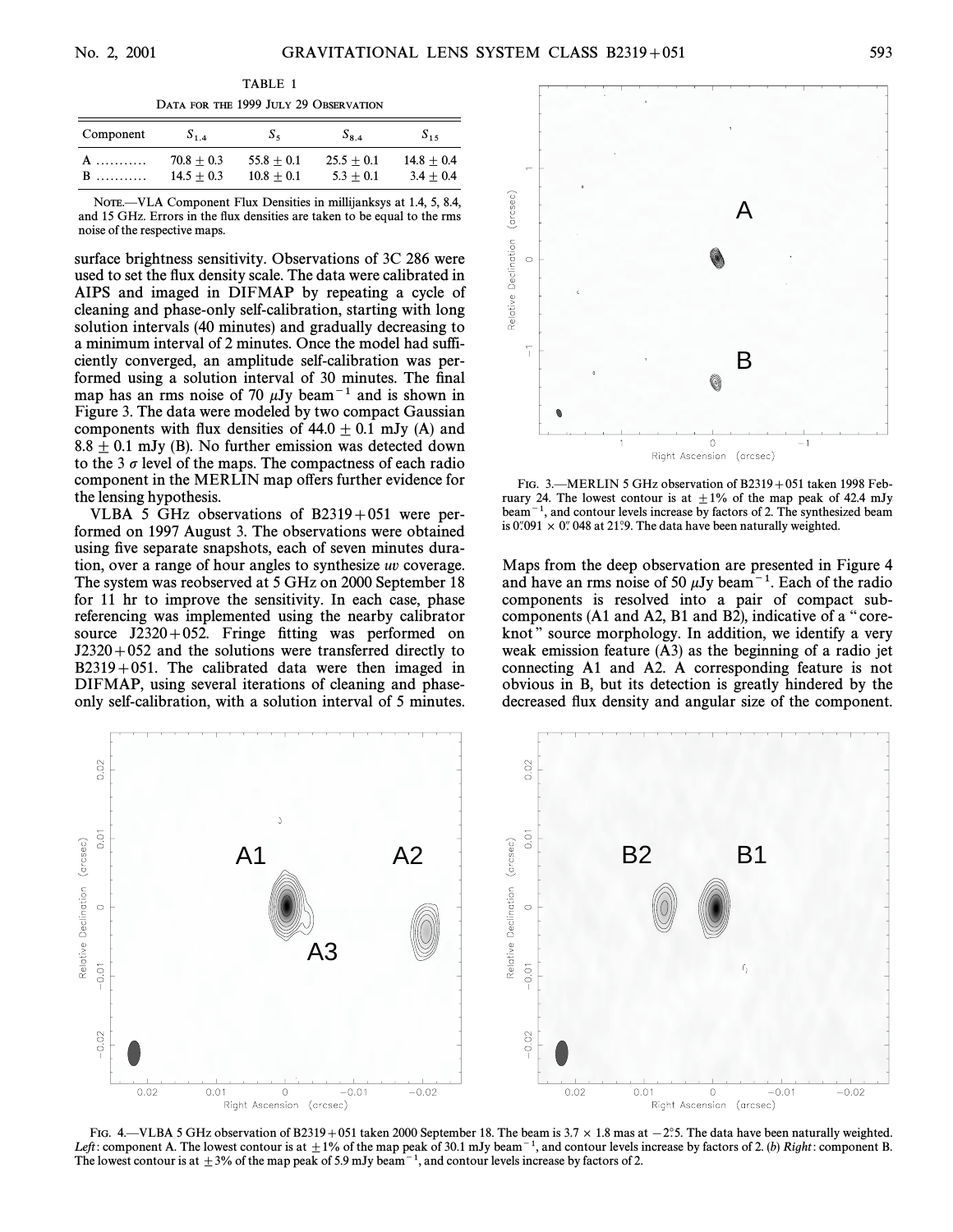| Component | $\Delta$ R.A.<br>(arcsec) | $\Delta$ decl.<br>(arcsec) | $S_{\leq}$<br>(mJy) | $S_{1,7}$<br>(mJy) |
|-----------|---------------------------|----------------------------|---------------------|--------------------|
| $A1$      | 0                         | $_{0}$                     | 31.0                | 42.7               |
| $A2$      | $-0.0203$                 | $-0.0037$                  | 8.3                 | 14.4               |
| $A3$      | $-0.0030$                 | $-0.0024$                  | 0.8                 | 9.4                |
| $B1$      | $+0.0113$                 | $-1,3638$                  | 6.2                 | 9.2                |
| $B2$      | $+0.0188$                 | $-1,3638$                  | 1.9                 | 2.8                |

TABLE 2 VLBA DATA FOR  $B2319+051$ 

NOTES.—Positions are from the 2000 September 18 5 GHz observation and are offset from R.A.  $23<sup>h</sup>21<sup>m</sup>40<sup>s</sup>8015$ , decl.  $+05^{\circ}27'37''2252$  (J2000.0). Flux densities are listed for both the 5 and 1.7 GHz VLBA observations. Model-fitting errors are approximately  $\pm$  0.1 mas for positions A1, A2, B1, and B2. The positional error for A3 is substantially larger ( $\simeq$ 1 mas). Uncertainties on the flux densities are  $\simeq$  5%.

B1 does, however, appear to be slightly extended along the east-west direction, possibly signaling the presence of this emission feature. While the maps we present employ natural visibility weighting, the higher resolution obtained by switching to uniform weighting is more than offset by the decreased sensitivity and did not improve the analysis. The visibility data were well fitted by a total of five compact  $\left(\langle 1 \rangle \right)$ mas) Gaussian components, using iterated cycles of modelfitting and phase-only self-calibration. The positions and flux densities of the subcomponents are listed in Table 2.

Deep 1.7 GHz VLBA observations of  $B2319+051$  were obtained on 1999 August 12. The total integration time was 12 hr. Phase referencing and fringe fitting were performed with the nearby JVAS source  $J2322+082$ . The calibration and imaging procedures were identical to those described above. The resulting maps have an rms noise of 55  $\mu$ Jy  $beam^{-1}$  and are displayed in Figure 5. The substructure observed in the 1.7 GHz maps matches that detected at 5 GHz. The data were modeled by five Gaussian components that closely correspond to those derived from the 5 GHz

observations. Table 2 lists the Ñux densities of these components. The residual map was searched for evidence of faint compact emission features that could be associated with a third "odd" image of the source (Rusin & Ma 2001), but none were found down to the detection threshold.

The milliarcsecond-scale substructure of the  $B2319+051$ radio components contains the unmistakable signature of gravitational lensing. First, components A and B share nearly identical morphologies, as would be expected for images of a common background source. Second, the relative inversion of the radio components is a textbook example of lensing-induced parity reversal (e.g., Schneider, Ehlers, & Falco 1992). Third, the brighter component (A) covers a larger angular size, consistent with the conservation of surface brightness by gravitational lensing. Taken together, these observations offer compelling evidence that  $B2319+051$  is a gravitational lens system.

Finally, we searched for changes in the substructure of the B2319+051 radio images by comparing the relative positions of the core and knot subcomponents in the 1997 and 2000 VLBA 5 GHz data. The likelihood of detecting evolving superluminal jets is expected to be enhanced for lensed radio sources, as magnification would increase the apparent transverse velocity. Jet evolution may offer useful constraints on the mass model, in particular on the local magnification matrices, but this effect has not yet been observed in any gravitational lens system. We find that the A1 $-A2$  and B1 $-B2$  separations in the 1997 and 2000 data sets are each consistent to within 0.1 mas. Our tests indicate that this is close to the reliability limit of DIFMAP model fitting. Consequently, there is no evidence for evolving radio substructure in  $B2319+051$  at this time.

#### 3. HST IMAGING AND ASTROMETRY

HST observations of B2319+051 were obtained on 1998 May 30 with the Near-Infrared Camera and Multi-Object



FIG. 5.—VLBA 1.7 GHz observation of B2319+051 taken 1999 August 12. The beam is  $10.3 \times 5.1$  mas at  $-2$ °.6. The data have been naturally weighted. Left: component A. The lowest contour is at  $\pm 0.5\%$  of the map peak of 46.8 mJy beam<sup>-1</sup>, and contour levels increase by factors of 2. Right: component B. The lowest contour is at  $\pm 2.5\%$  of the map peak of 6.3 mJy beam<sup>-1</sup>, and contour levels increase by factors of 2.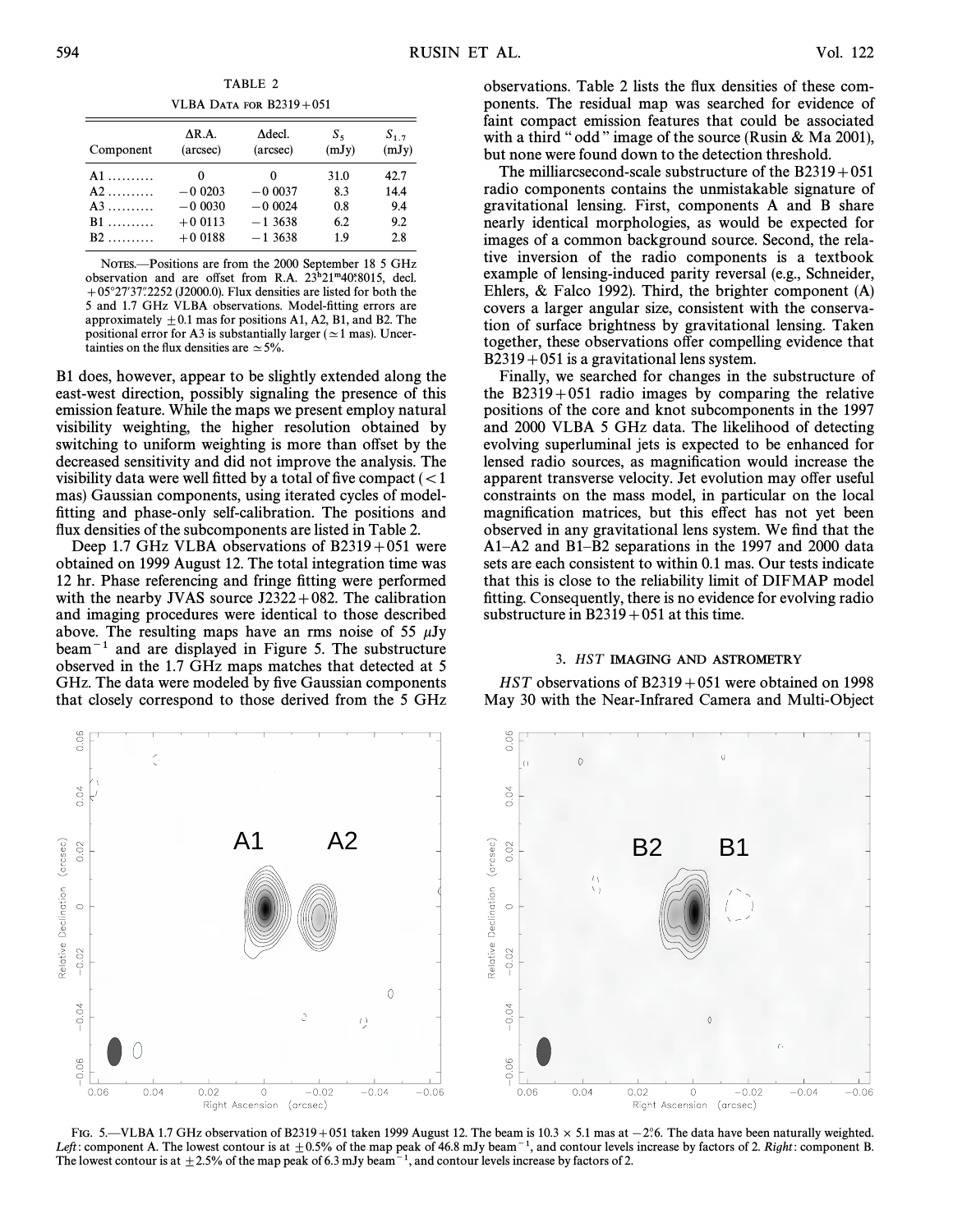TABLE 3

NICMOS GALAXY POSITIONS AND INTEGRATED MAGNITUDES FOR  $B2319+051$ 

| Component       | AR.A.<br>(arcsec) | Adecl.<br>(arcsec) | $m_{\rm F160W}$ |
|-----------------|-------------------|--------------------|-----------------|
| $G1$            | $_{0}$            | 0                  | 18.2            |
| G <sub>2a</sub> | $-2.257$          | 2 4 2 1            | 19.1            |
| $G2b$           | $-2957$           | 1 777              |                 |

NOTE. The errors on the positions are  $\pm$ 0.7015. The errors on the magnitudes are  $\pm$ 0.15.

Spectrometer (NICMOS). The F160W filter, which is centered at 1.6  $\mu$ m and corresponds roughly to ground-based H band, was used. The observations used the NIC2 camera, with a detector scale of 75 mas pixel<sup> $-1$ </sup> and a field of view of  $19\%2 \times 19\%2$ . The total exposure time was 2624 s. The data were subjected to the standard NICMOS calibration pipeline, involving bias and dark current subtraction, flat-field correction, cosmic-ray removal, and photometric calibration. The final image is displayed in Figure 6a. A bright elliptical galaxy (G1) is observed at the position of the radio system, but no counterparts to the radio images are detected. This suggests a very optically faint lensed source, similar to  $B1127+385$  (Koopmans et al. 1999) or  $B1933+503$  (Marlow et al. 1999a). The observation of a galaxy close to the expected position does, however, satisfy an important criterion of the lensing hypothesis. A second, irregular galaxy  $(G2)$  lies  $3\rlap{.}^\prime 4$  to the northwest of G1. A contour plot of the NICMOS image (Fig. 6b) clearly shows that G2 is composed of two subcomponents (G2a and G2b).

Photometry and relative astrometry were performed on G1 and G2 (Table 3). The elliptical surface brightness profile of G1 has an axis ratio of  $0.63 \pm 0.02$  (at the outmost isophote) and a position angle of  $52^{\circ} \pm 5^{\circ}$ . The integrated F160W magnitudes are 18.2 and 19.1 for G1 and G2, respectively, with an uncertainty of  $\pm 0.15$ . Recent spectro-



scopic observations using the Low Resolution Imaging Spectrograph (LRIS) on the W. M. Keck telescope have demonstrated that the galaxies are not physically associated:  $z_{G1} = 0.624$  and  $z_{G2} = 0.588$  (Lubin et al. 2000). The spectrum of G1 is consistent with an early-type galaxy. G1 spectrum of G1 is consistent with an early-type galaxy. G1 has approximately the luminosity of an  $E/S0$   $L^*$  galaxy, including a K-correction but no evolutionary correction (Poggianti 1997). The spectrum of G2 shows strong Balmer absorption lines which, when combined with the irregular morphology, suggest an interacting or merging system.

The absence of detectable counterparts to the lensed radio components means that we cannot determine the positions of the galaxies relative to the images by using any one data set. We therefore attempted to extract the absolute coordinates of G1 from the Keck observations of Lubin et al. (2000). Reference stars were selected from the USNO A2.0 Catalog (Monet et al. 1996) and the astrometric solutions were calculated using Judy Cohen's COORDINATES program, which takes into account the distortions introduced by the LRIS optics. Eight unsaturated reference stars were selected for the program, and the estimated final rms position error is  $0$ .45. Unfortunately, the saturation of many reference stars in the Keck image makes subpixel accuracy impossible with the current data set. With the solutions from the COORDINATES program, we have determined the position of G1 to be R.A.  $= 23<sup>h</sup>21<sup>m</sup>40<sup>s</sup>.817$ , decl.  $= +05°27'36''57$  (J2000.0). Based on the VLBA positions of the lensed radio components, this would place G1 at  $(0.27, -0.66)$  relative to A1, roughly between the two lensed images.

## 4. MASS MODELING

 $B2319+051$  presents a greater modeling challenge than many two-image gravitational lens systems because of the lack of detected optical or infrared counterparts to the



FIG. 6—NICMOS F160W images of B2319+051. North is up; east is left. The area shown is 6<sup>n</sup>.0  $\times$  6<sup>n</sup>.0. Left, final map; *right*, contour map. The contour levels are (1, 2, 3, . . . , 28) times rms noise in the image. Note the absence of any counterparts to the lensed radio images, and the two surface brightness peaks of G2.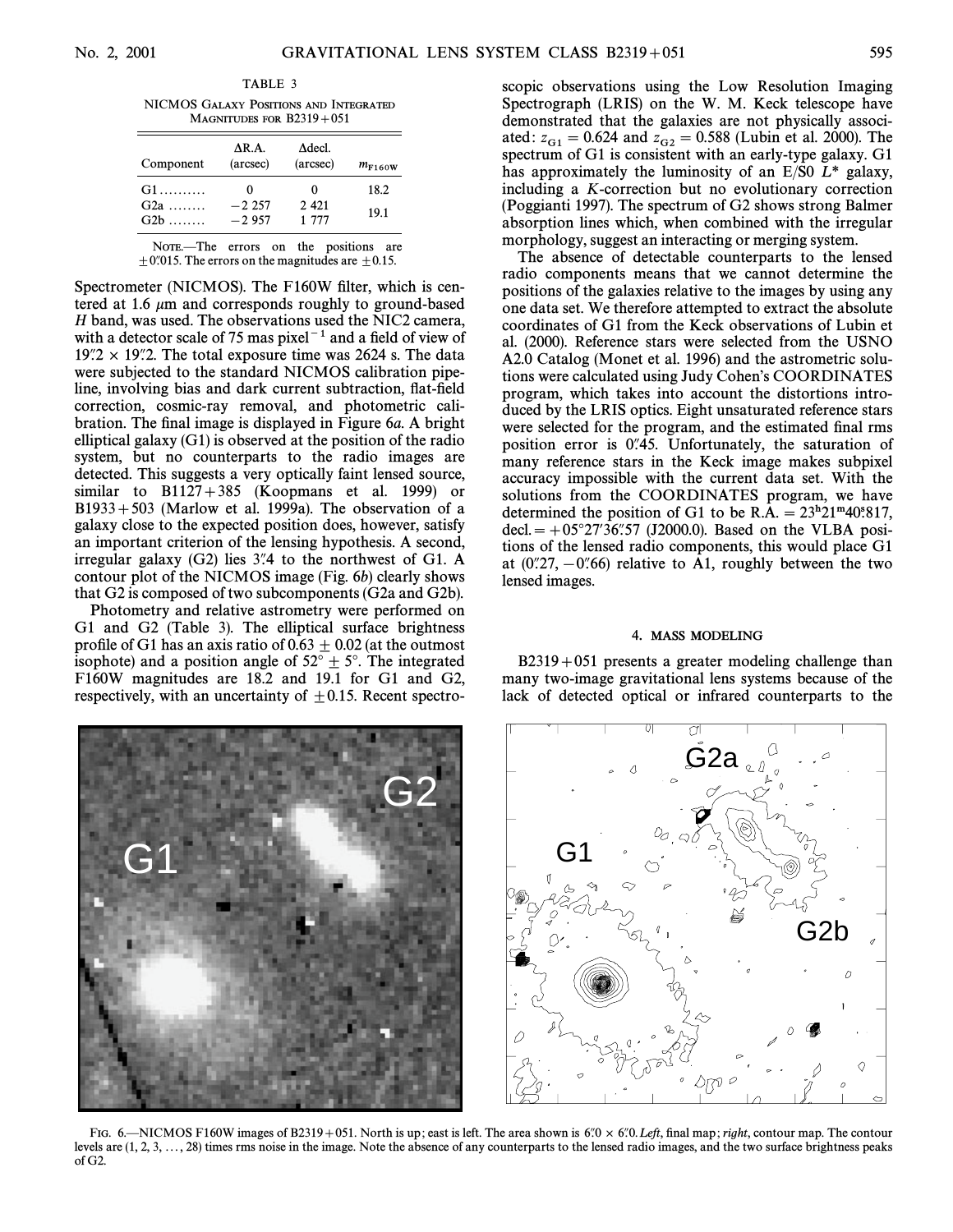lensed radio components. Though the astrometry is not adequate to fix robustly the position of the lensing galaxy at this time, the milliarcsecond-scale radio substructure offers a sufficient number of constraints to test simple mass models. In this analysis we use the eight coordinates  $(x, y)$  of A1, A2, B1, and B2, as well as the two 5 GHz flux density ratios  $r_1 = |S_{B1}/S_{A1}|$  and  $r_2 = |S_{B2}/S_{A2}|$ . Modeling was<br>performed with an image plane minimization (Kochanek performed with an image plane minimization (Kochanek

1991), which optimized the fit statistic  
\n
$$
\chi^{2} = \sum_{i=A1, A2, B1, B2} \left[ \frac{(x'_{i} - x_{i})^{2}}{\Delta x_{i}^{2}} + \frac{(y'_{i} - y_{i})^{2}}{\Delta y_{i}^{2}} \right] + \sum_{i=1, 2} \frac{(r'_{i} - r_{i})^{2}}{\Delta r_{i}^{2}},
$$
\n(1)

where primed quantities are model-predicted and unprimed quantities are observed. We assumed a tolerance of  $\Delta x = \Delta y = 0.1$  mas on the image positions and 5% on each of the flux densities ( $\Delta r \simeq 7\%$ ) to account for possible modeling errors and source variability. A flat  $\Omega_{\Lambda} = 0.7$  universe<br>with  $H_{\text{I}} = 100 \, h \, \text{km s}^{-1}$  Mpc<sup>-1</sup> and a source redshift of with  $H_0 = 100 h \text{ km s}^{-1} \text{ Mpc}^{-1}$  and a source redshift of  $z = 1.5$  were assumed for all calculations  $z=1.5$  were assumed for all calculations.

We first modeled  $B2319+051$  by using a singular isothermal ellipsoid mass distribution (SIE ; Kormann, Schneider, & Bartelmann 1994) with surface density

$$
\Sigma(x, y) = \frac{\sigma^2}{2G} \frac{\sqrt{f}}{\sqrt{x^2 + f^2 y^2}},
$$
 (2)

where  $\sigma$  is the line-of-sight velocity dispersion and f is the projected axial ratio. Including the four parameters required to describe the unlensed source subcomponents, the model has nine free parameters. Consequently, the number of degrees of freedom (NDF) is one. Not only does the model offer a rather poor fit to the radio data  $(\chi^2)$  $NDF = 3.1$ , but the mass distribution is predicted to lie at a position angle of  $\simeq -30^{\circ}$ , nearly orthogonal to that of the observed surface brightness of G1. This is unlikely to be a consistent scenario, as modeling studies have demonstrated that lensing mass distributions are typically well aligned with the light (Keeton, Kochanek, & Falco 1998). Fixing the mass distribution at the observed galaxy position angle of 52° leads to an unacceptable fit. Even when the coordinate uncertainties are relaxed to a very liberal 1 mas,  $\chi^2$ /  $NDF = 14$  for  $NDF = 2$ , with mismatch of the subcomponent positions dominating the fit statistic. We interpret the poor performance of the single-galaxy model as evidence that external shear is significantly influencing the lensing potential. Because the SIE model requires an ellipticity oriented at  $\simeq -30^{\circ}$ , galaxies along this axis are likely to be responsible for the shear. Lubin et al. (2000) detect several galaxies, including G2, to the northwest of the system. These are likely candidates for the perturbing mass.

We therefore expanded the lens model to include an external shear field of constant direction and magnitude. To reduce the number of free parameters and ensure a constrained model, we set the position angle and axial ratio of the SIE to the observed values of the G1 surface brightness. The  $SIE$  + shear model provides a much improved fit to the radio data ( $\chi^2/NDF = 0.45$  with NDF = 1). The optimized model parameters are listed in Table 4. The critical structure of the model is plotted in Figure 7. The preferred shear field has magnitude  $\gamma = 0.14$  and position angle  $-22^\circ$ . G2 is unlikely to account for all the model-predicted shear, unless

TABLE 4

|  |                   | BEST-FIT SIE + SHEAR MODEL PARAMETERS |
|--|-------------------|---------------------------------------|
|  | FOR $B2319 + 051$ |                                       |

| Parameter                          | Model                                                |
|------------------------------------|------------------------------------------------------|
| $f_{\rm G1}$                       | 0.63                                                 |
| $\sigma_{G1}$                      | $237.7$ km s <sup>-1</sup>                           |
| $(x, y)_{G1} \ldots \ldots$        | $(+0\frac{0.2085}{0.0005}, -0\frac{0.7891}{0.0005})$ |
| $P.A._{G1}$                        | $+52^{\circ}$                                        |
| $\gamma$                           | 0.141                                                |
| $P.A., \ldots \ldots \ldots$       | $-22.3$                                              |
| $(x, y)_{\text{src1}} \dots \dots$ | $(+0\frac{\pi}{2809}, -0\frac{\pi}{606})$            |
| $(x, y)_{\text{src2}} \dots \dots$ | $(+0\frac{2787}{3}, -0\frac{27583}{3})$              |
| $\mu_{A1,A2}$                      | $+12.73, +11.82$                                     |
| $\mu_{B1,B2}$                      | $-2.62, -2.61$                                       |
| $\Delta t$                         | 17.8 $h^{-1}$ days                                   |
| $\chi^2/NDF$                       | 0.45                                                 |

NOTES.—All values assume a flat  $\Omega_{\Lambda} = 0.7$ cosmology. Listed are the fixed surface density axial ratio,  $f_{G_1}$ , velocity dispersion,  $\sigma_{G_1}$ , coor-<br>dinates  $(x, y)$  and fixed position, angle dinates,  $(x, y)_{G1}$ , and fixed position angle, P.A. $_{G1}$ , for the SIE; magnitude,  $\gamma$ , and position angle,  $P.A.,$  for the external shear; and  $P.A.,$  frequence coordinates  $(x, y)$ , predict recovered source coordinates,  $(x, y)_{\text{src}}$ , predicted magnifications,  $\mu$ , and time delay,  $\Delta t$ . The image positions are reproduced almost exactly and are not listed.

it has a much higher mass-to-light ratio than G1. (An isothermal mass distribution at 3.4 requires a velocity dispersion of  $\simeq$  260 km s<sup>-1</sup> to produce a shear field with  $\gamma = 0.14$ .) The position of the lensing galaxy  $(0.21, -0.79)$  agrees well with that derived from our LRIS astrometry. The predicted time delay between components A and B is  $\simeq$  18  $h^{-1}$  days for a flat  $\Omega_{\Lambda} = 0.7$  cosmology.



FIG. 7.—Critical curve (thick line) and caustics (thin lines) of the  $SIE + shear$  lens model, showing the recovered source position (*filled* circle), the positions of the images (open circles), and the center of the SIE (circle with cross-hairs). Dashed lines denote contours of constant time delay in increments of  $4.45 h^{-1}$  days outward from the global minimum at image A. The caustics are offset from the position of the lensing galaxy because of our choice of "centering" the shear at  $(0, 0)$ . This has no effect on the optimized model parameters or predicted time delay.